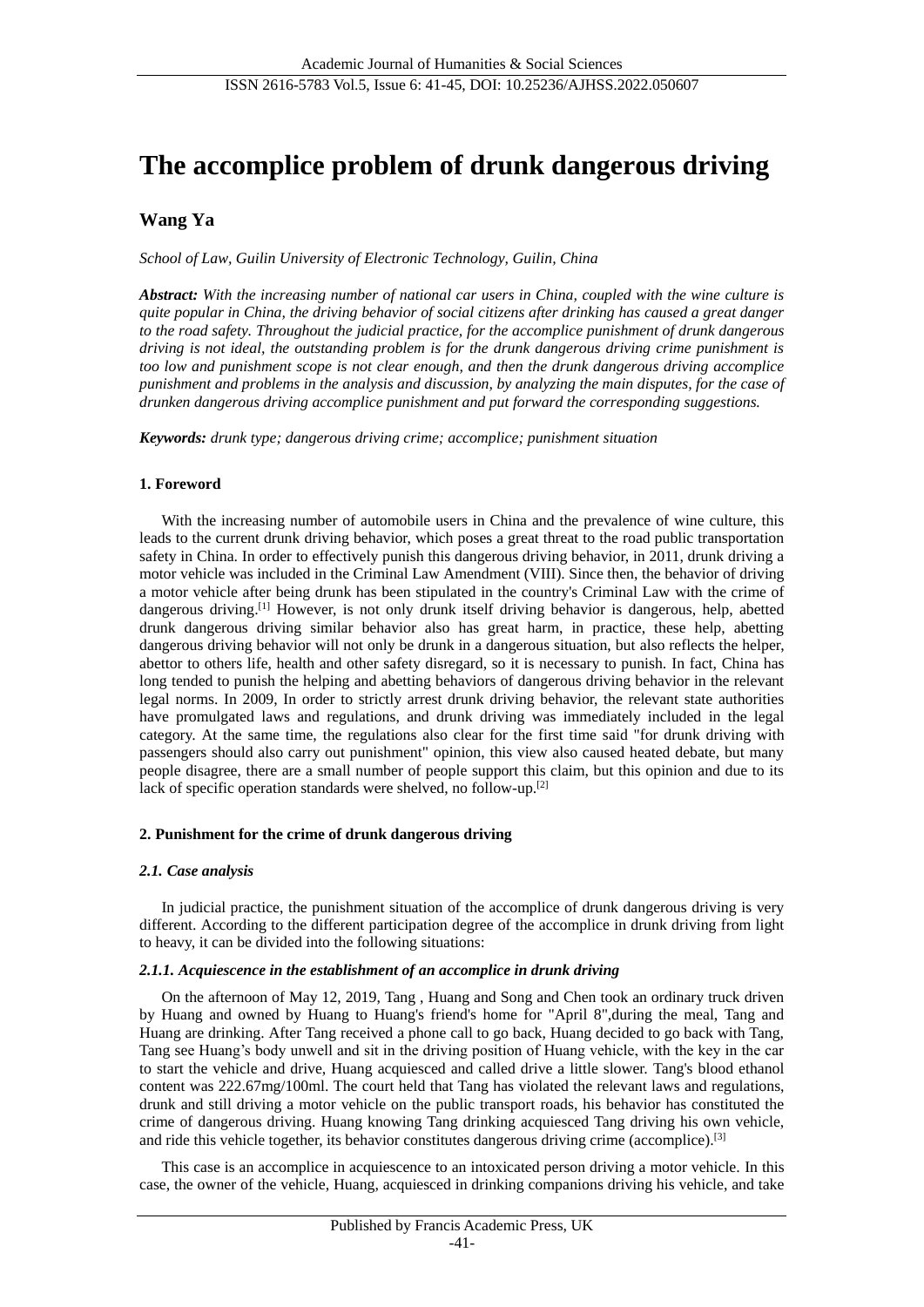this vehicle, so Huang constitutes a drunk driving dangerous driving crime.In this case, the owner of the vehicle passively transferred his vehicle to the driving of the drunk, and only agreed in silent acquiescence when the drunk drove the vehicle. The court also identified such acquiescence as an accomplice in the crime of drunk dangerous driving and punished him.

#### *2.1.2. Consent to the establishment of an accomplice in drunk driving*

On the evening of July 29,2021, the defendants Song, Li and their colleagues had dinner and drank alcohol at a colleague's home in Yijing New Town Community of Bazhong Economic Development Zone. After dinner, Li drove its small car license plate for Sichuan Y7 from the community, sent colleagues back to Bazhong City clean government education base, Song and other colleagues to Bazhong Economic Development Zone East Jinyuan Business Hotel Jinhao Entertainment Club KTV singing, drinking. Then Li drove back, came to the KTV and Song and others drink. At 1 PM the next morning, Li driving the car on song back to Bazhong, honest education base, because the base door closed, Li continue to drive the car to return to bilateral economic development zone FuJin Yuan community colleagues home rest, when the car into the tunnel exit, Song to Li by its driving Sichuan Y7 small car, Li agreed. Subsequently, Song drove the car to take Li from the tunnel exit, along Zhongshan Road to the direction of Fu Jinyuan community.At 2 o'clock in the morning, when Song driving the car to Zhongshan Road 1 Wenjin Jinyuan community, hit the road central barrier, Song drove away from the scene, continue to drive to park.At 3 a. m., Song reported the case. After the police rushed to the scene, Song and Li lied that the night Li did not drive the vehicle. After testing, Song's ethanol was  $129.0$  mg/ $100$ ml.<sup>[4]</sup>

This case belongs to the consent of others drunk driving to establish an accomplice situation. In the case, Li knew that Song has been in a drunk state, still lend the vehicle to Song driving, he consent to Song this dangerous driving behavior, has constituted a dangerous driving crime to help commit. Compared with the first case, the accomplice was more involved in dangerous driving, not "acquiesced" but "consent" ,and "consent" was shown by his consent to lend his vehicle to the drunk to drive.

#### *2.1.3 Indulgence and connivance of others to establish an accomplice in drunk driving*

On August 4, 2021, the defendant Xu in the knowledge of Chen drinking, still under the name of the small car delivered to Chen driving, at 4:28 on the same day, Chen was seized by the police on duty when he drove the car to the middle section of Guangzhou Avenue in Yuexiu District of the city after drinking alcohol during the suspension of the driver's license. After identification: Chen vein blood detected ethanol component content is 82.6mg/100mL.The defendant Xu knowing that its drunk still let Chen drunk driving motor vehicle behavior belongs to Chen dangerous driving accomplice.[5]

The above-mentioned case belongs to the joint crime of knowing that the other person is in a drunk state, still handing over his motor vehicle to a drunk person to drive, and maintaining a conniving and laissez-faire attitude towards the state of drunk driving of others, thus constituting a joint crime with the crime of drunk driving dangerous driving, and the defendant also established a helper of the crime of dangerous driving. This situation is more common in judicial practice, and the perpetrator himself has provided physical assistance to the drunk person, and has already established an accessory for the crime of dangerous driving.

## *2.2. Focus of the dispute*

Through the search on the Chinese judgment documents website, it can be found that the more common in judicial practice, but also the high degree of the crime is that the motor vehicle owner knows that others have been in a drunk state, but still give their motor vehicle to the drunk to drive, in this case, the owner of the motor vehicle provides certain physical help for the dangerous driving behavior of the drunk, maintains a laissez-faire and indulgent attitude towards the dangerous driving behavior of the drunk, and constitutes the joint crime of drunk dangerous driving together. According to the specific content of the judgment we can know that the same is to provide drunk vehicle behavior, in the judicial practice need to combine the subjective objective state of mind, accomplice actors for drunk dangerous driving behavior participation is varied, such as "acquiesced" drunk dangerous driving and their vehicle "by" drunk driving, intentionally, instigate, drunk dangerous driving, its harm to public order safety is different. Nowadays, in judicial practice, the act of providing or borrowing a vehicle for a drunk person knowing that others are in a drunken state is mostly recognized as an accomplice to the crime of drunken dangerous driving, and a certain criminal punishment is given, which is endorsed by most scholars.<sup>[6]</sup>However, some scholars argue that the current Criminal Law and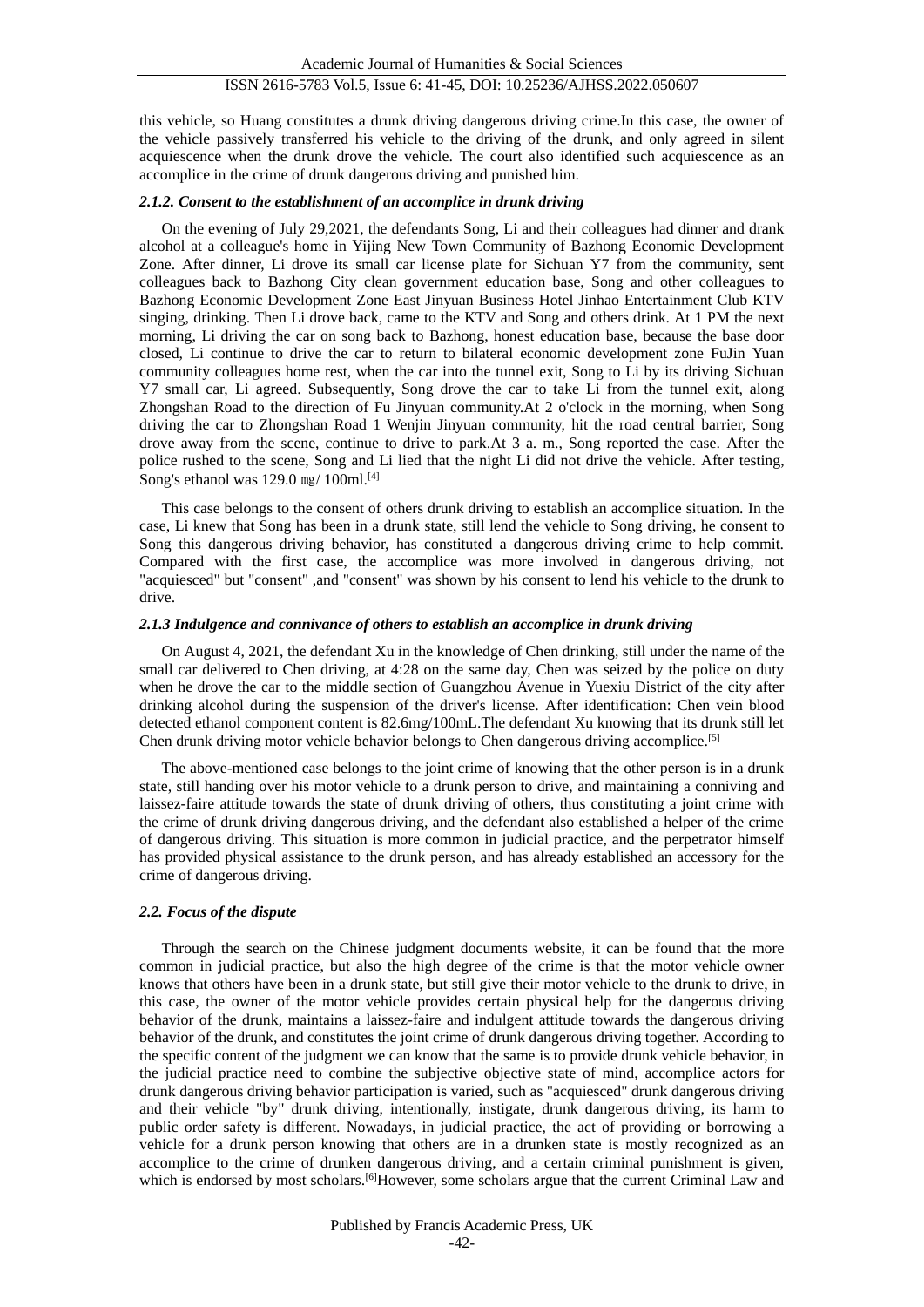## ISSN 2616-5783 Vol.5, Issue 6: 41-45, DOI: 10.25236/AJHSS.2022.050607

relevant judicial interpretations do not give clear provisions on the punishment of drunk driving dangerous driving accomplices. Therefore, the punishment for providing motor vehicle behavior is lack of basis, and it is suspected of expanding the scope of punishment of drunk driving dangerous driving.[7]

In all three cases, the people's court has punished the owner of the motor vehicle for providing the vehicle. There is no doubt that the person provided to the drunk vehicle will be regarded as an accomplice in the crime of dangerous driving, however, there is a certain dispute over whether the same drinking person and the same passenger should be punished as an accomplice in the crime of dangerous driving. In trial practice, the fellow passenger is usually the owner of the vehicle, or the person who exchanges places with the drunk driver to conduct dangerous driving together, it is also a question that whether to punish the fellow passengers in drunk driving vehicles is worth considering in judicial practice.

#### **3. Current problems in the punishment of drunk dangerous driving**

#### *3.1. The scope of punishment for accomplices is not clear enough*

Due to our country's current "criminal law" for dangerous driving crime is too simple, resulting in drunk dangerous driving crime accomplice punishment range is obviously too vague. Both the accomplice and the principal offender are the perpetrators of the common crime, but the accomplice is in the non-core position of the common crime. In the specific sentencing stage, generally speaking, the criminal responsibility of the accomplice is slightly lighter than the principal offender, which also reflects the principle of suiting punishment to crime. [8] The sentence for dangerous driving is relatively light, so the sentence for the accomplice is lighter. Among many controversies, the most difficult problem at present is whether all types of drunk dangerous driving behavior should be punished. Some scholars believe that the crime of dangerous driving itself is a kind of behavioral offense, that is, as long as the perpetrator carries out the behavior of drunk driving, then the crime of dangerous driving should be constituted, and it is no longer necessary to judge and discuss one of the specific circumstances. Scholars in this view believe that the crime of dangerous driving is abstract potential damage offense, the legislature will drunk driving behavior for a crime, the purpose is to prevent the actor in drunk state, understanding and will ability are reduced, unable to control the operation of motor vehicle similar behavior, thus brought more danger for road traffic safety, this danger is essentially a legal hazard, is a legislation, under the risk social background road traffic accidents, damage national life, damage property safety for actor dangerous driving behavior in advance regulation.

#### *3.2. The punishment for accomplices is too low*

From the above three cases, it can easily be seen that in judicial practice, the punishment of drunken and dangerous driving accomplice is only criminal detention and fine. Among them, the statutory punishment for dangerous driving is only criminal detention, and the maximum sentence for criminal detention is six months, and the combined punishment for several crimes shall not exceed one year.It can be seen that drunk dangerous driving crime of the defendant, the highest punishment is sentenced to six months of criminal detention, if the defendant was sentenced to probation, or sentenced to criminal detention for six months, two months after commutation, his actual execution of less than six months, and imposed a lower fine, also cannot give the criminal and accomplices to warning effect, the criminal may be punished after continue to dangerous driving.

#### **4. Improve the measures for the joint crime of drunk type and dangerous driving**

For the crime of drunk dangerous driving, we should make a certain judgment based on the specific circumstances of the case, and can not generally believe that as long as the actor helps, abets, indulge or connive at the behavior of dangerous driving, the establishment of drunk dangerous driving accomplice.

#### *4.1. Clarify the scope of punishment*

In view of the problems existing in the above case, the author from the integrity of the legal specification system, think should use the form of legal provisions to increase the scope of drunken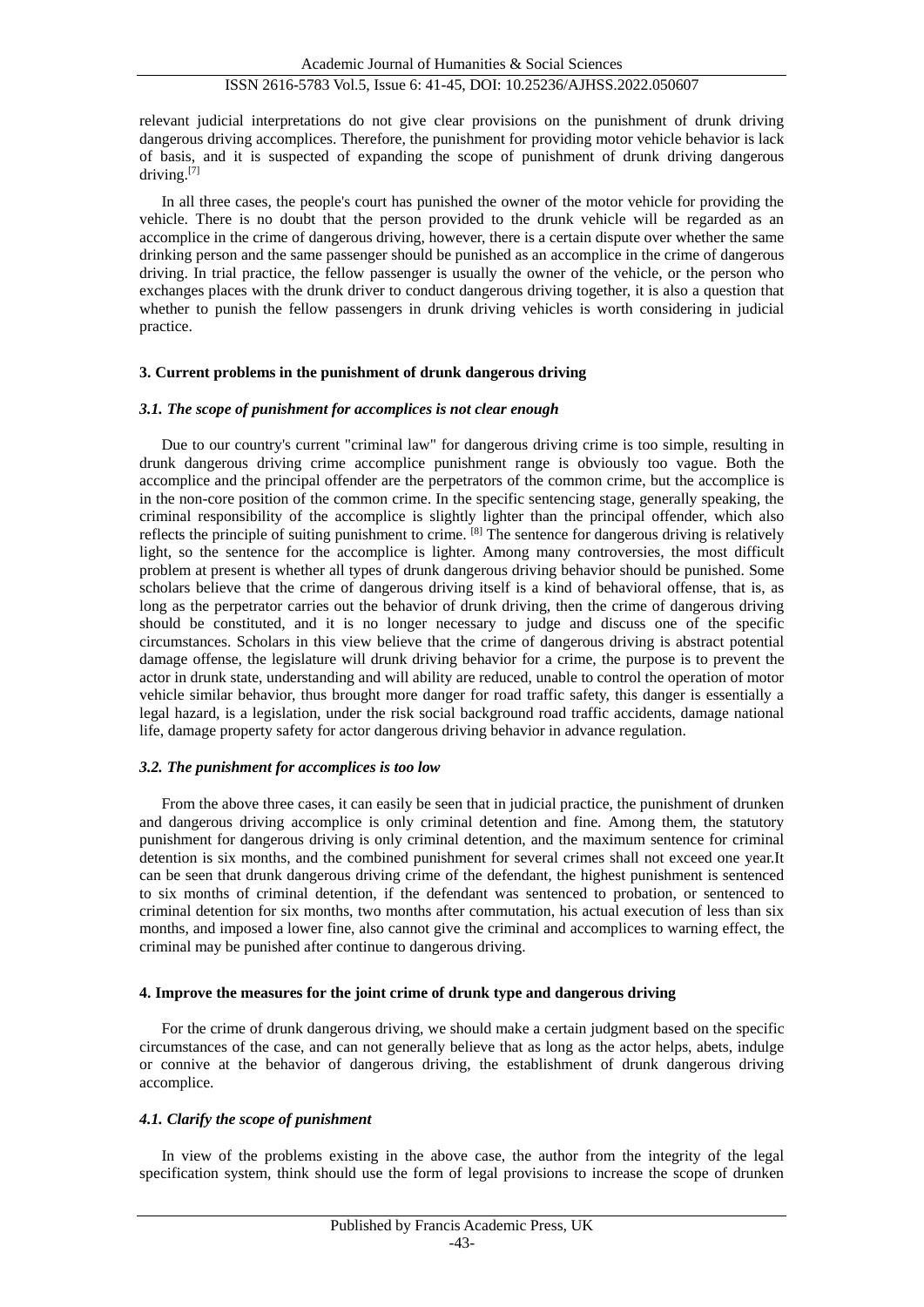## ISSN 2616-5783 Vol.5, Issue 6: 41-45, DOI: 10.25236/AJHSS.2022.050607

dangerous driving crime accomplice of relevant provisions, in order to facilitate the judicial organs in the actual judicial practice more easy to understand and grasp, so give the following suggestions:

First, those who knowingly provide the vehicle to others for drunk dangerous driving, the vehicle provider or those who ride with others, causing serious consequences, shall be punished as accomplices of the crime of drunken dangerous driving. Second, a person who still abets or helps others to commit drunk dangerous driving while knowing that he is drunk shall be punished as an accomplice for the crime of drunken dangerous driving.

#### *4.2. Severely punish those who violate the law and discipline*

In the judicial practice of drunken dangerous driving accomplice punishment is relatively loose, which greatly affected the judicial credibility of the judicial organs and judicial authority, to strengthen the punishment of dangerous driving accomplice, is committed to adapt to the criminal law in the principle of criminal responsibility a reflection, also can give criminals with a more powerful deterrent. For the reality, most criminal always weigh the cost of the crime and the relationship between what he can get after he commits the crime, so as to determine whether it can support him to commit the dangerous criminal act with great risk. Therefore, in order to reduce the frequent occurrence frequency of drunken dangerous crimes, it is necessary to increase the cost of committing the crime, so as to deter the criminals. So the author puts forward the following suggestions: First, reasonably adjust the punishment between the crime of drunk dangerous driving and the accomplice of drunk dangerous driving, that is, in allocating the legal punishment of the crime of drunk dangerous driving, the connection and balance between the joint crime of drunk dangerous driving should also be considered, which is conducive to the improvement of the whole penalty system. Second, formulate guiding cases of the joint crime of drunk dangerous driving, further clarify the actual establishment conditions of the joint crime of drunk dangerous driving, and clarify the scope of punishment by classification. Third, try to carry out certain ideological education of drunk dangerous driving accomplice and track them for a long time. Because of these people did not actually implement drunk dangerous driving behavior, although the actual drunk driving actor did not cause actual damage consequences, but because of the abetator or helper subjective consciousness of crime consciousness is present, which contains potential personal danger is more serious than the actual crime, so for this kind of people can regularly psychological evaluation, until the psychological assessment is normal can reduce the surveillance.

#### **5. Conclusion**

Dangerous driving crime has been controversial frequently since it entered the criminal law. As a typical behavior type of dangerous driving crime, drunken dangerous driving crime has more theoretical differences related to it. Corresponding to this, there are also a large number of theoretical differences related to the punishment of accomplices of drunken dangerous driving crime. In the context of today's risk society, it is necessary for the criminal law to punish the accomplices of drunk driving dangerous driving, to increase the crackdown on the accomplices of drunk driving dangerous driving, to warn the general public not to drive after drinking, and also not to abet, help or indulge drunk people to drive motor vehicles. Therefore, it is necessary to conduct some in-depth analysis and research with the help of the existing relevant provisions and relevant cases in judicial practice in theory, so as to clarify the punishment intensity and scope of accomplice of drunk dangerous driving crime.

#### **References**

*[1] Bingzhi Zhao: <Amendment to the Criminal Law (VIII)> Understanding and Application, Chinese Legal Publication, 2011, p. 96.*

*[2] Jun Feng, Zhonghua Xiao, General Discussion on Criminal Law, China Renmin University Press, 2016, p. 65.*

*[3] The People's Court of Guiding County, Guizhou Province (2020) Qian 2723 Criminal No.40.*

*[4] Bazhou District People's Court of Bazhong City, Sichuan Province (2021), Chuan 1902 Criminal No.358.*

*[5] Yuexiu District People's Court of Guangzhou City, Guangdong Province (2021) Yue 0104 Criminal*